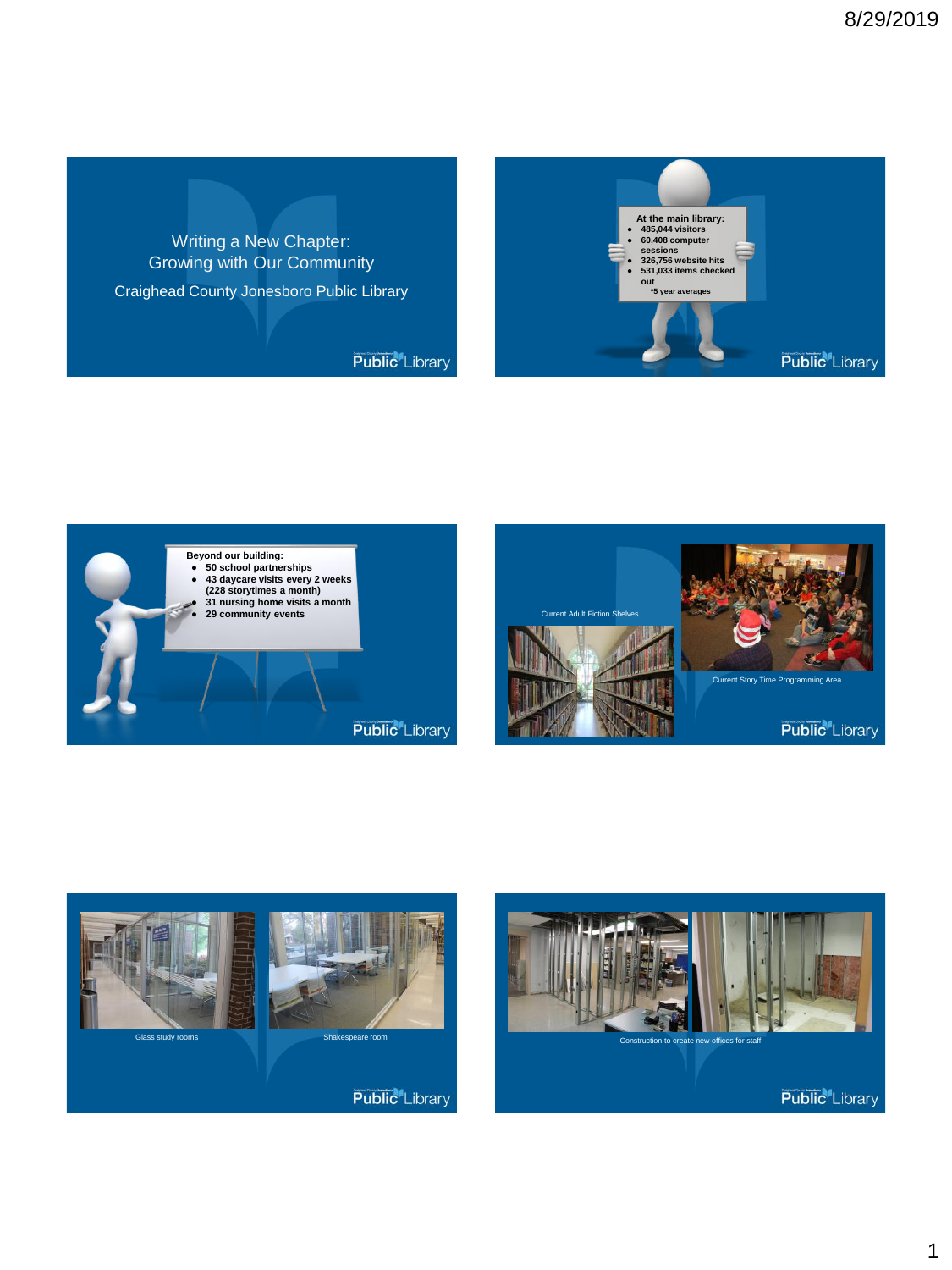









Yellow flag = library Red = 5 minute drive Green = 7 minute drive Blue = 10 minute drive **Blue = 75% of population**

**Public** Library



## Additional updates:

- Coffee corner and Friends of the Library bookshop
- Drive up book drop
- Family bathroom
- More efficient staff area
- Updated modern look

**Public** Library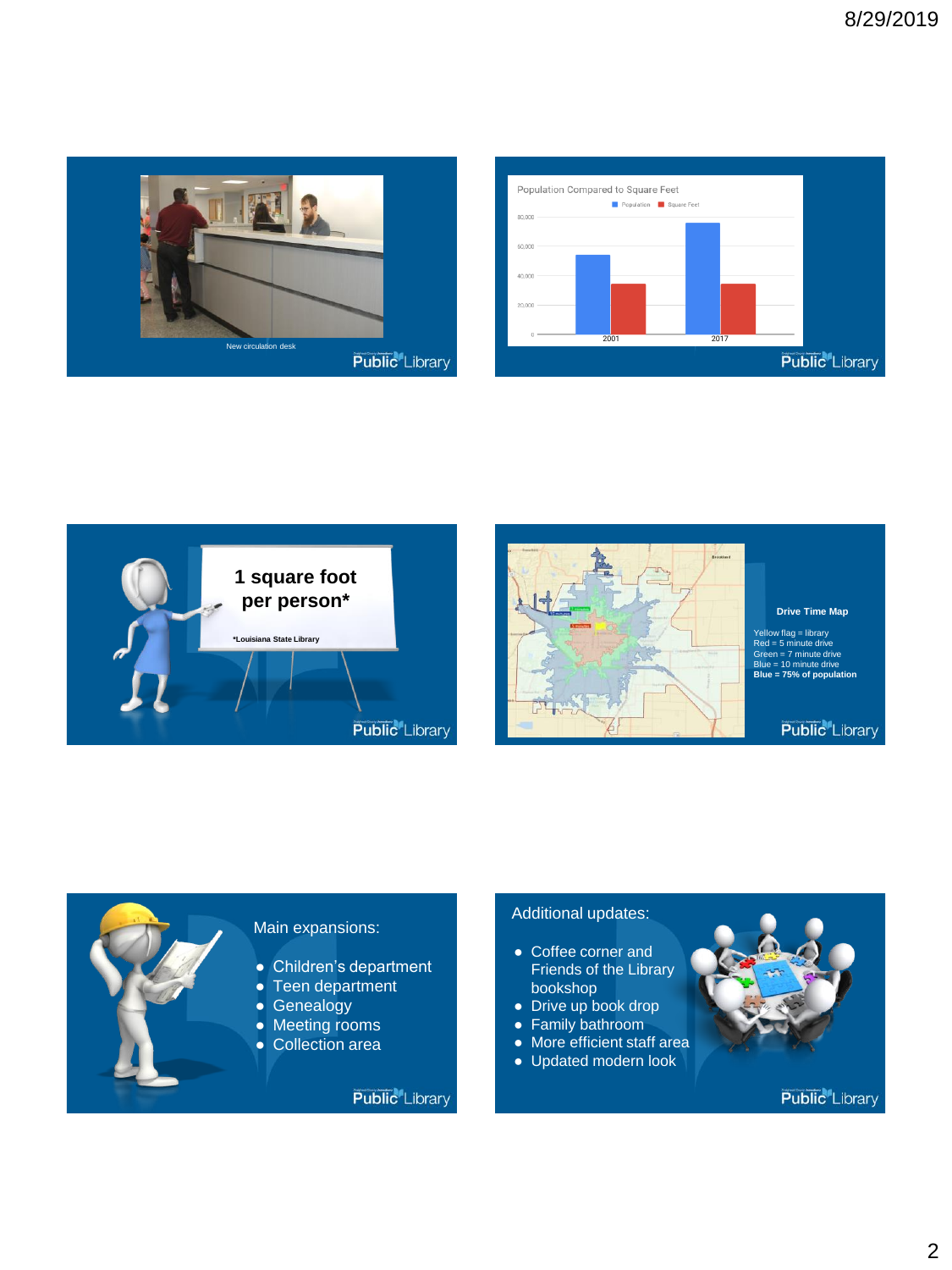Over 20,000 kids visit the library for programs















Current teen location, proposed plan would e them almost 45% more square feet

**Public** Library

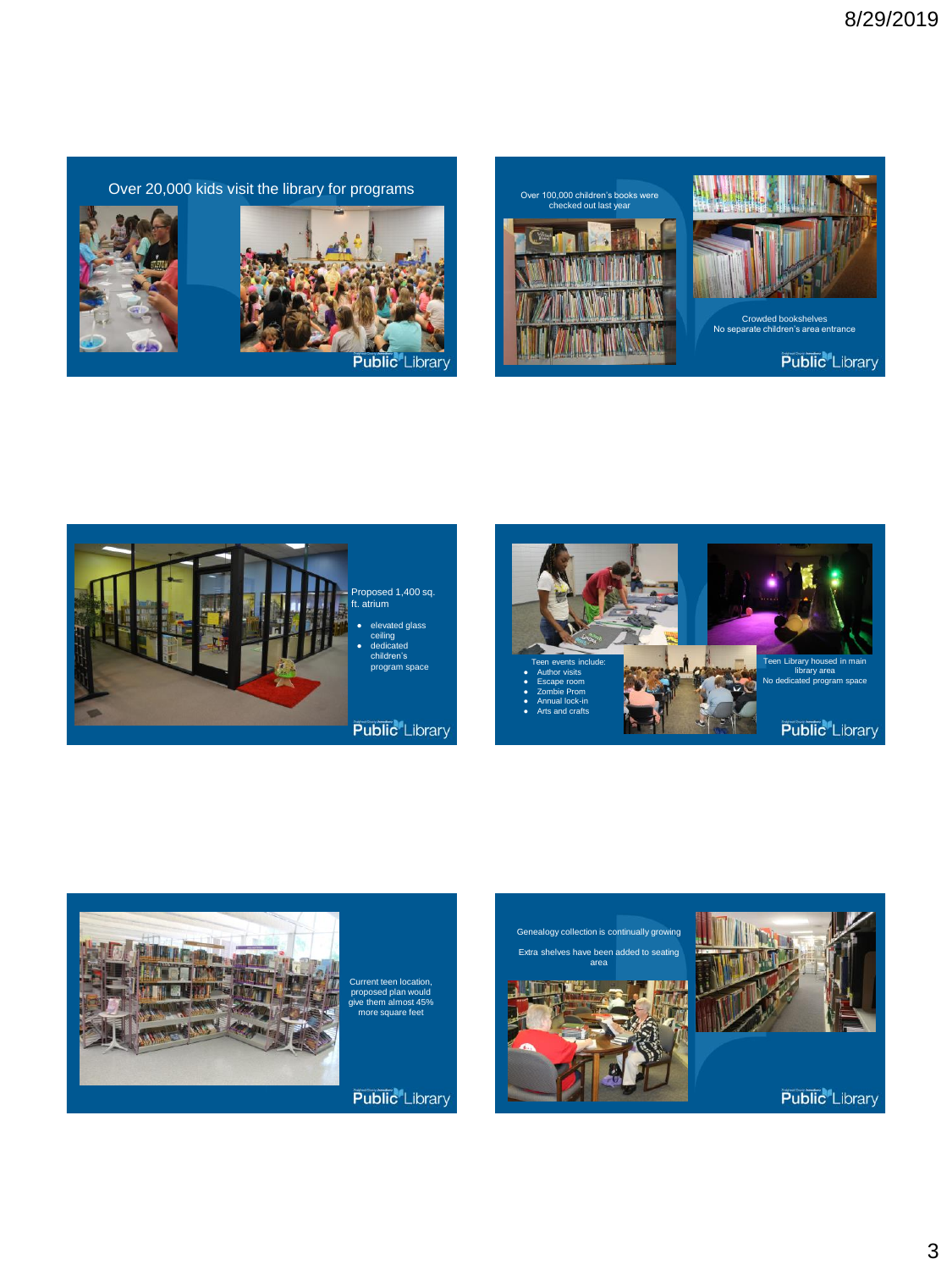









## Expansion and Renovation Budget Estimates

| <b>Building expansion</b>                   | 12,380 square feet at \$300<br>per square foot | \$3,714,000 |
|---------------------------------------------|------------------------------------------------|-------------|
| Existing building renovation                | 26,723 square feet at \$75<br>per square foot  | \$2,004.225 |
| Furniture, signage,<br>equipment, fees, ect | 30%                                            | \$1,715,467 |
| <b>Total</b>                                |                                                | \$7.433.692 |